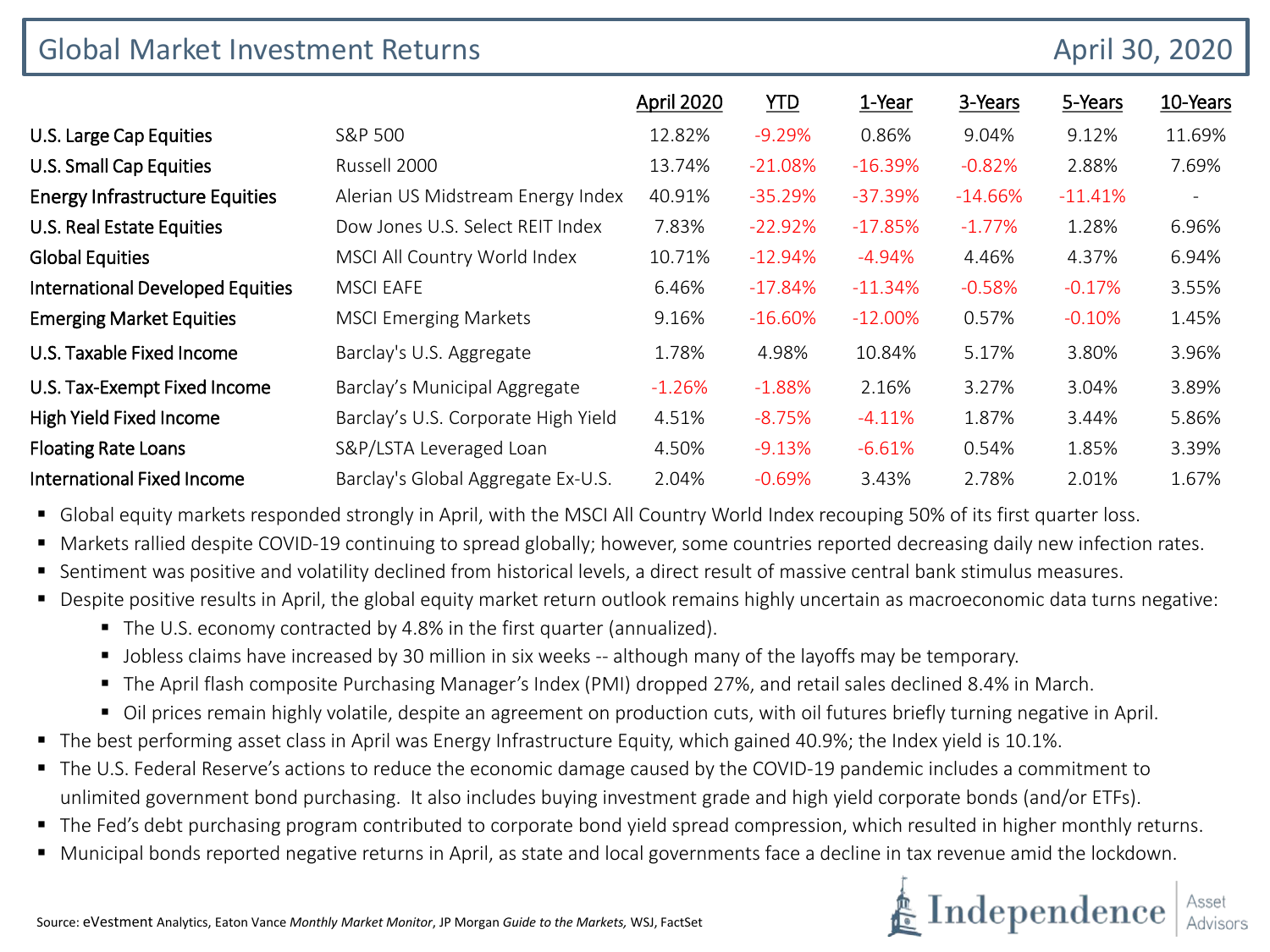#### Economic Update

- The U.S. dollar weakened 1.5% against the Canadian dollar in April.
- The Canadian economy has been deeply impacted by COVID-19 business lockdown measures, as the country has been particularly affected by both plunging oil prices and the pandemic. Guidance suggests a dramatic contraction is possible in 2020, with a spike in deficit and debt levels. The Canadian economy stalled in February, even before the pandemic shuttered nearly all Canadian businesses, and preliminary data suggests the economy may have shrunk by a record 9% in March.
- A mounting concern is that the Federal aid program, called the Canadian Emergency Response Benefit (CERB), may impede an economic recovery as employees consider whether to stay at home and collect monthly aid or return to work as provinces gradually reopen.



| <b>Date Range</b> | <b>CAD to USD</b> | $+/-$   | <b>\$USD 1,000,000</b>       | <b>CAD Profile</b>    |                            |  |  |
|-------------------|-------------------|---------|------------------------------|-----------------------|----------------------------|--|--|
| <b>YTD</b>        | 0.7715-0.7093     | $-8.1%$ | Ξ.<br><b>\$CAD 1,408,819</b> | <b>Inflation Rate</b> | 1.60%                      |  |  |
| 1-Year            | 0.7436-0.7093     | $-4.6%$ | @1.40882                     | Interest Rate         | 0.25%                      |  |  |
| 3-Years           | 0.7326-0.7093     | $-3.2%$ | (05/06/2020)                 | Information           | http://www.bankofcanada.ca |  |  |
|                   |                   |         |                              |                       |                            |  |  |

Sources: xe.com, FinancialPost, bankofcanada.ca, Nasdaq.com

Independence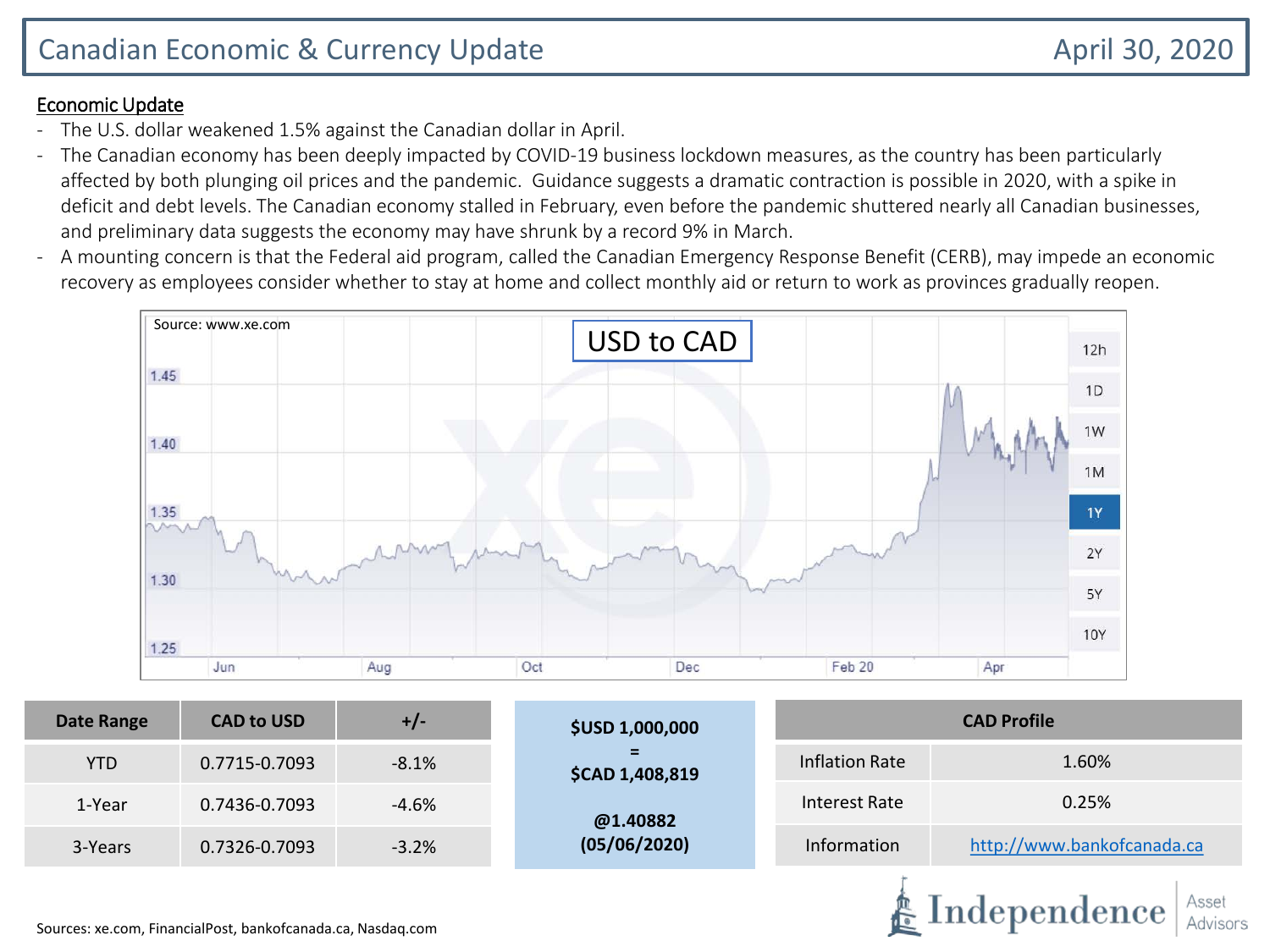## Copper Price History & Outlook April 30, 2020

The larger chart below shows the historical daily COMEX copper price, which is displayed in U.S. dollars per pound. The chart provides ten years of price history, and would include shaded columns to reflect past U.S. economic recessions, though there has been no recession over the past decade.

The chart embedded in the bottom left hand corner provides a zoomed-in image of the 2020 TYD copper price movement. The current price of copper, as of April 6, 2020, is \$2.33 per pound. Copper began the year priced at \$2.80 per pound, before falling 25%, or \$0.70 per pound, to 2.10% on March 23, 2020. The commodity has recovered 11%, or \$0.23, since the March low.



Sources: Barron's, Morgan Stanley, RJO Futures, International Copper Study Group, Macrotrends, S&P Global, gov.capital

### Copper Price Outlook

Copper has recouped approximately 41% of its price decline between the January 14<sup>th</sup> peak and the March 23rd trough. The commodity moved in fairly close alignment to the S&P 500 Index during the Feb/Mar sell-off, but copper's upmarket participation is only 39%. As for price outlook, we expect volatility and possibly some negative movement over the shortterm. Supply is currently constrained by 25%, with capacity cut at every mine. We are also unsure of inventories and production reports coming out of China. However, there is optimism over medical data published by the New England Journal of Medicine that shows the coronavirus survives for much less time on copper surfaces than on plastic. It's hard to say if this alone will have any real impact on demand, but the likelihood that copper consumption increases as the metal is incorporated into face masks and hospital fixtures is compelling. Broker Liberum expects a small improvement in the second half to \$2.50 per pound.